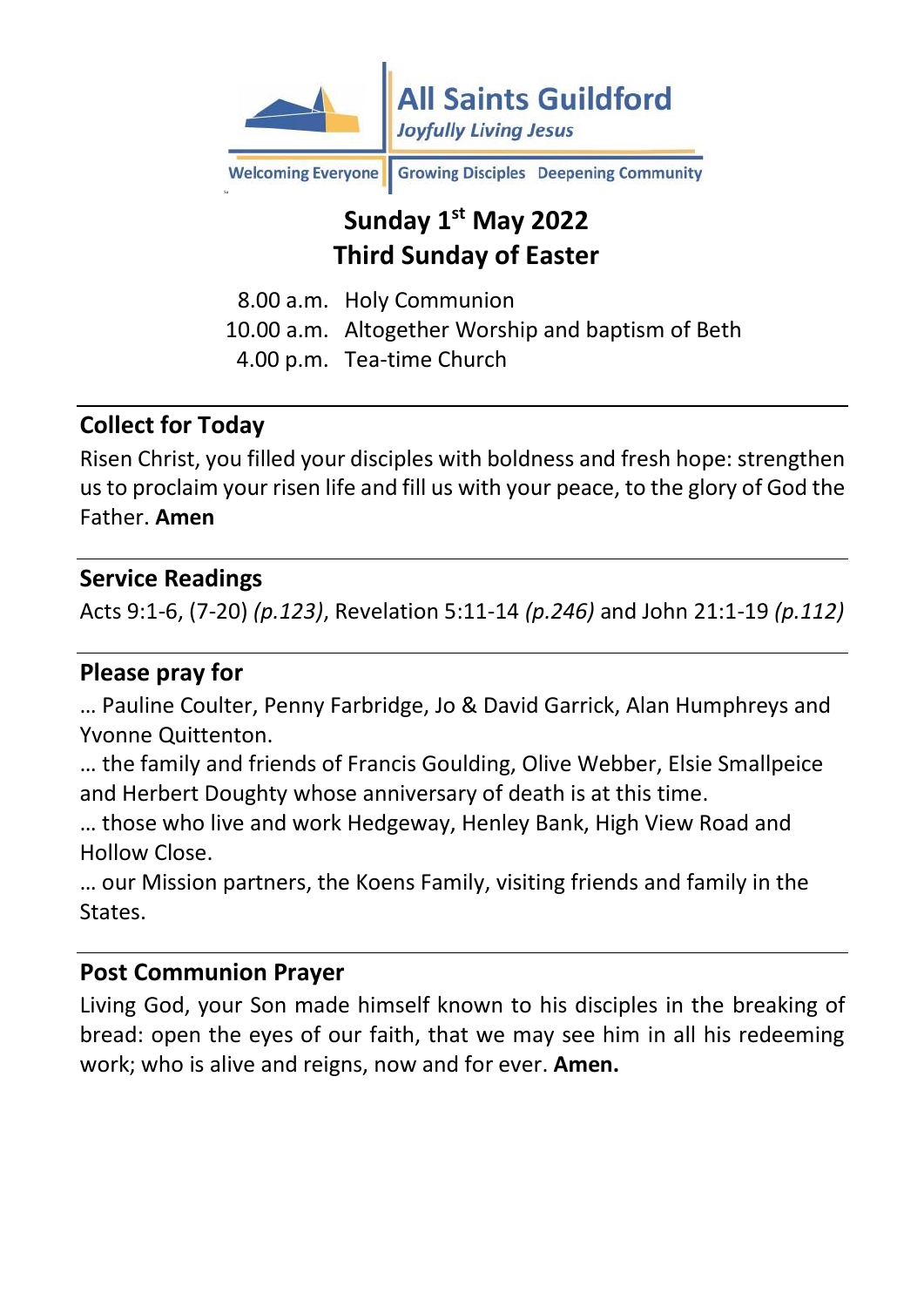### **Dear Friends**

In this Easter season, the weeks between Easter and Pentecost, our lectionary readings take us through the Book of Acts. The Book of Acts is a kind of sequel to the Gospels, and most likely written by St. Luke. It continues the story of Jesus' life and ministry, starting with his Ascension into heaven, and onwards into the life of the earliest Christian communities. And whenever I read it, I think it makes for exciting reading; so much happens in a very short space of time, as the church is born.

And one of the key events comes in chapter 9, with the conversion of St. Paul. When we first meet him, he's called Saul; and we find him approving of the stoning of Stephen, one of the first deacons in the church. It's clear from the outset that Saul is no lover of Christians; in fact, he's one of the first persecutors of the church – having Christians arrested, imprisoned and killed. And to make matters worse, he thought he was doing God's will.

And Acts chapter 9 is the story of God's intervention, on behalf of his church; on behalf of those very first followers of Jesus. It led to the total transformation of Paul's life – and we'll be finding out more about that in our services today. As part of Paul's transformation, he's baptised, as he makes a public declaration of his new-found faith in Jesus. Today we welcome Beth Gallagher, whose parents Christian and Kate, bring her for baptism. As we celebrate this beginning of Beth's journey in faith, we remember the Lord's power to transform each of our lives, by the power of the Holy Spirit at work in us.

**Beverly**

### **Mission Focus for May: Christian Aid**

*Everyone is equal in the sight of God.* For over 75 years, this truth has inspired Christian Aid to stand together in solidarity with our most marginalised global neighbours, of all faiths and none. Poverty is an outrage against humanity. It robs people of their dignity and lets injustice thrive. Christian Aid seeks to eradicate extreme poverty by tackling its root causes. Together with people living in poverty, they amplify their voices to speak truth to those in power and create lasting change. Please pray for a successful Christian Aid Week with wide reaching publicity and good fund-raising. Also pray for beneficiaries of the aid that their lives will be transformed.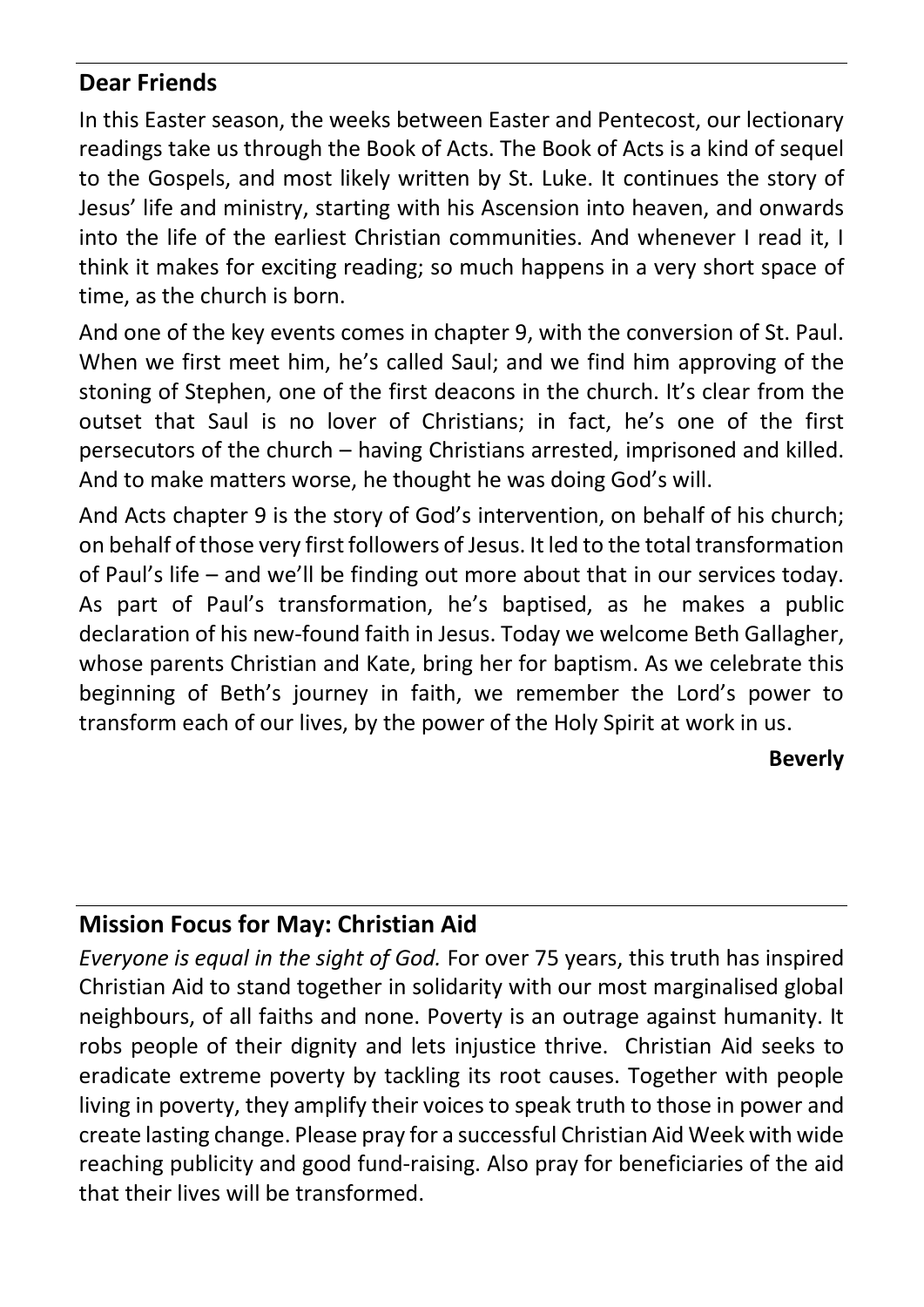#### **Notices**

**Welcome** to the family and friends of Beth Gallagher who is being baptised at our 10am service today.

**Tea time church at 4pm today –** we will be thinking about the transformation of St Paul and how our lives can change for good. Children and adults welcome.

**Morning Prayer –** there will be no Morning Prayer on Monday due to the Bank Holiday.

**Office closed –** Trish is on holiday this coming week, so the office will be closed until Tuesday 10<sup>th</sup>.

**PCC Induction Meal at Willow Grange –** 7pm, Monday 9<sup>th</sup> May. This will be a chance to welcome our new PCC members into the team.

**Christian Aid Car Wash & Cake Sale –** on 21<sup>st</sup> May at Onslow Village Hall. Put this in your diary now!

**Secretary to Guildford Deanery Synod -** Rebecca Brown stood down as Deanery Synod Secretary a couple of months ago and a successor is now being sought. They're looking for someone who is a good communicator (verbally and through email), an efficient note-taker, and is able to work on their own. There is a small remuneration for hours worked. See Beverly or Trish for the role description if you're interested.

**Confirmation classes –** we're planning to run a confirmation course this term ahead of a deanery confirmation service in September. If you would be interested in attending a 6-week course with a view to being confirmed, please let Beverly know.

**Crucifer –** we'd love to welcome back our crucifers at communion services, but we're a bit thin on the ground. In the past, this has been a role for children, but we'd welcome adults too! If you'd like to do this, have a chat with Beverly or Henrietta.

**Health & Safety Officer –** we have a volunteer vacancy for the role of Health & Safety Officer. This role is to ensure that we are fulfilling all our obligations in keeping All Saints safe for those who work, worship and visit here. Please talk to Beverly of you're interested and would like to see the role description.